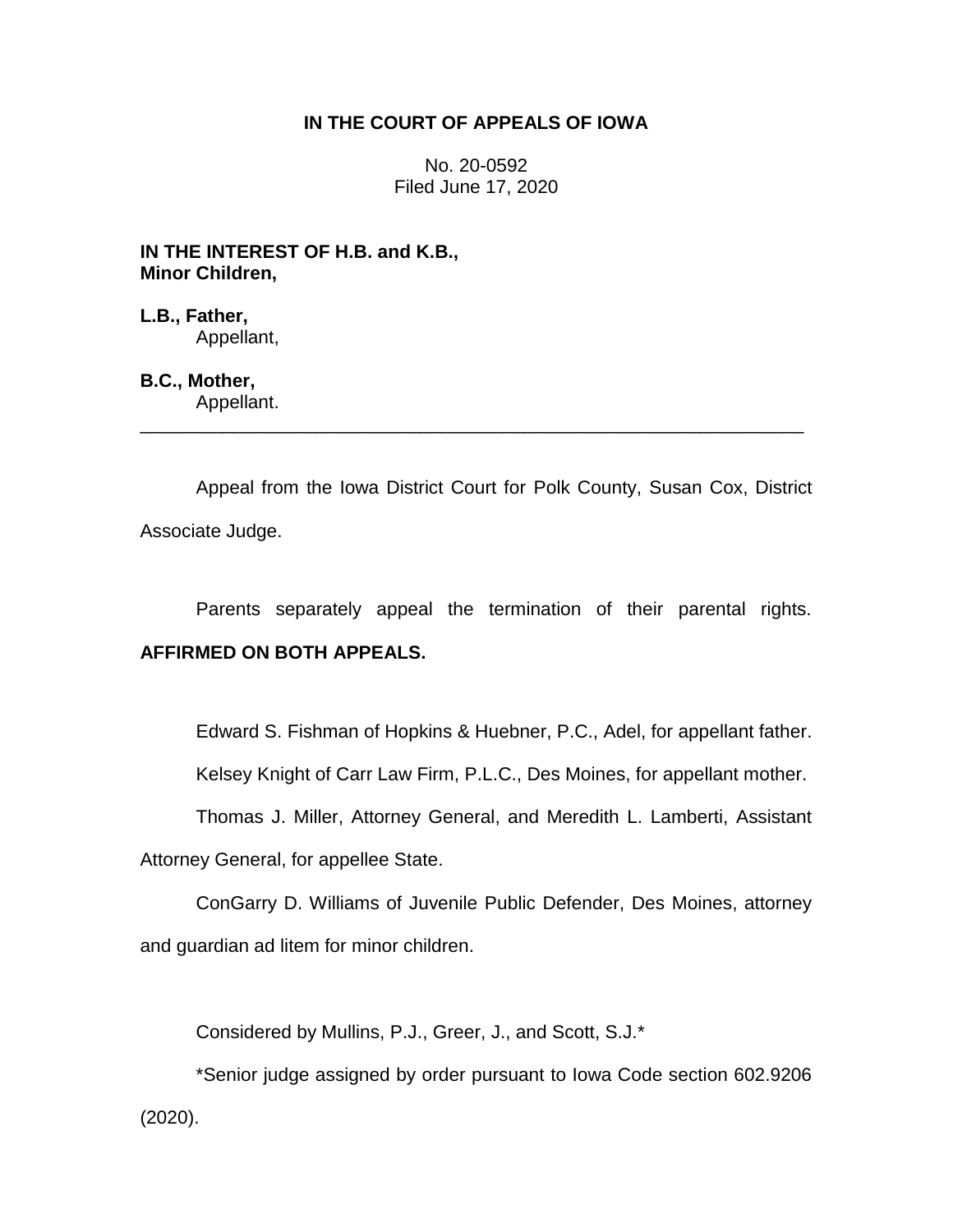#### **SCOTT, Senior Judge.**

 $\overline{a}$ 

Parents separately appeal the termination of their parental rights to their two children, K.B., born in 2017, and H.B., born in 2018, pursuant to Iowa Code section  $232.116(1)$ (h) (2019).<sup>1</sup> Both parents challenge the sufficiency of the evidence supporting the statutory ground for termination cited by the juvenile court, argue termination is contrary to the children's best interests, and maintain the court should have applied the exception to termination contained in Iowa Code section 232.116(3)(c).

#### **I. Background Facts and Proceedings**

Both parents have long histories of mental-health issues. The family came to the attention of the Iowa Department of Human Services (DHS) in December 2017 when the mother was arrested for marijuana possession and child endangerment because her two older children were with her in her vehicle while she was smoking marijuana.<sup>2</sup> A no-contact order was entered between the mother and children for the ensuing three months. The mother pled guilty in March 2018 and was placed on probation. At some point, the no-contact order was lifted and the children were returned to parental custody. In April, concerns arose about the condition of the family home. Pursuant to a safety plan, the children were placed with relatives while the parents worked on the condition of the home. They made little progress, and they were ultimately asked to leave their apartment. An order for formal temporary removal was entered in May, which was confirmed in July

 $1$  The mother has a third child, A.C., born in 2016, who is not involved in these appeals.

<sup>&</sup>lt;sup>2</sup> Prior thereto, DHS provided services to the mother in relation to her inability to properly care for A.C.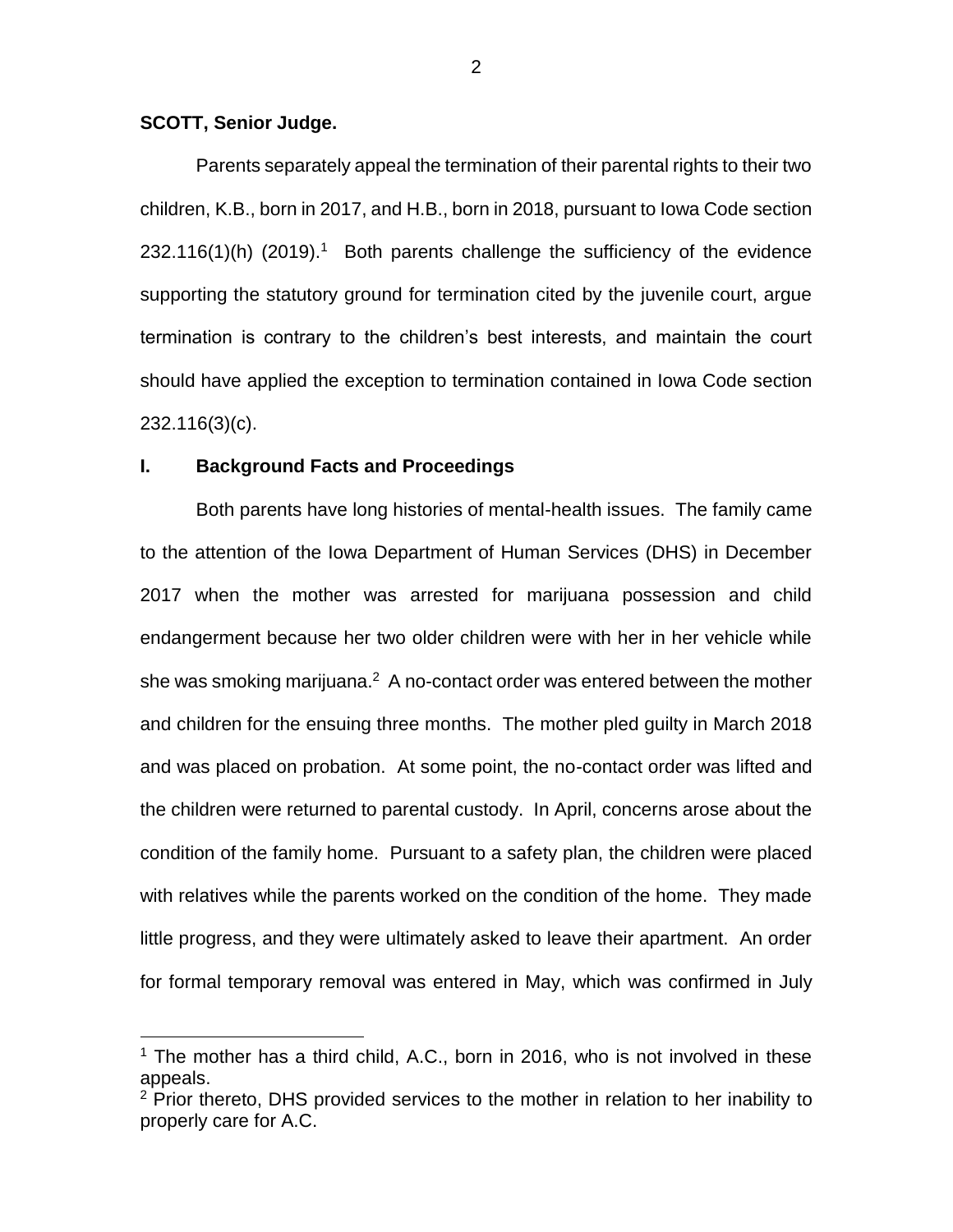following a removal and adjudication hearing. The mother underwent a substanceabuse evaluation, resulting in a recommendation that she engage in extended outpatient treatment. Both A.C. and K.B. were adjudicated as children in need of assistance.

Also in July, H.B. was born. He remained in the parents' care. Additional concerns arose regarding the father's substance abuse and domestic violence in the presence of the child. As a result of a family quarrel, DHS implemented a safety plan involving the mother and H.B. residing in a shelter. Thereafter, in September, the State filed a petition for adjudication as to H.B. Following another incident of domestic violence, the State applied for removal of H.B. The juvenile court entered an emergency removal order. The mother continued to associate with the father, and the instances of domestic violence continued. Following a hearing, the court entered an order confirming removal and adjudicating H.B. to be in need of assistance.

By October, the parents were engaged in substance-abuse and mentalhealth treatment. However, the father continued to test positive for marijuana use, and he had recently been the subject of dual arrests for drug possession and criminal mischief. DHS recommended a six-month extension as to K.B. The mother continued to participate in services through the time of the review hearing in May 2019. The parents were interacting with the children appropriately during visits and had obtained suitable housing for the family. Problems with domestic violence in the home appeared to have dissipated, but the father's participation in services was inconsistent. He was unsuccessfully discharged from mental-health treatment in March, and he continued to test positive for marijuana use. Despite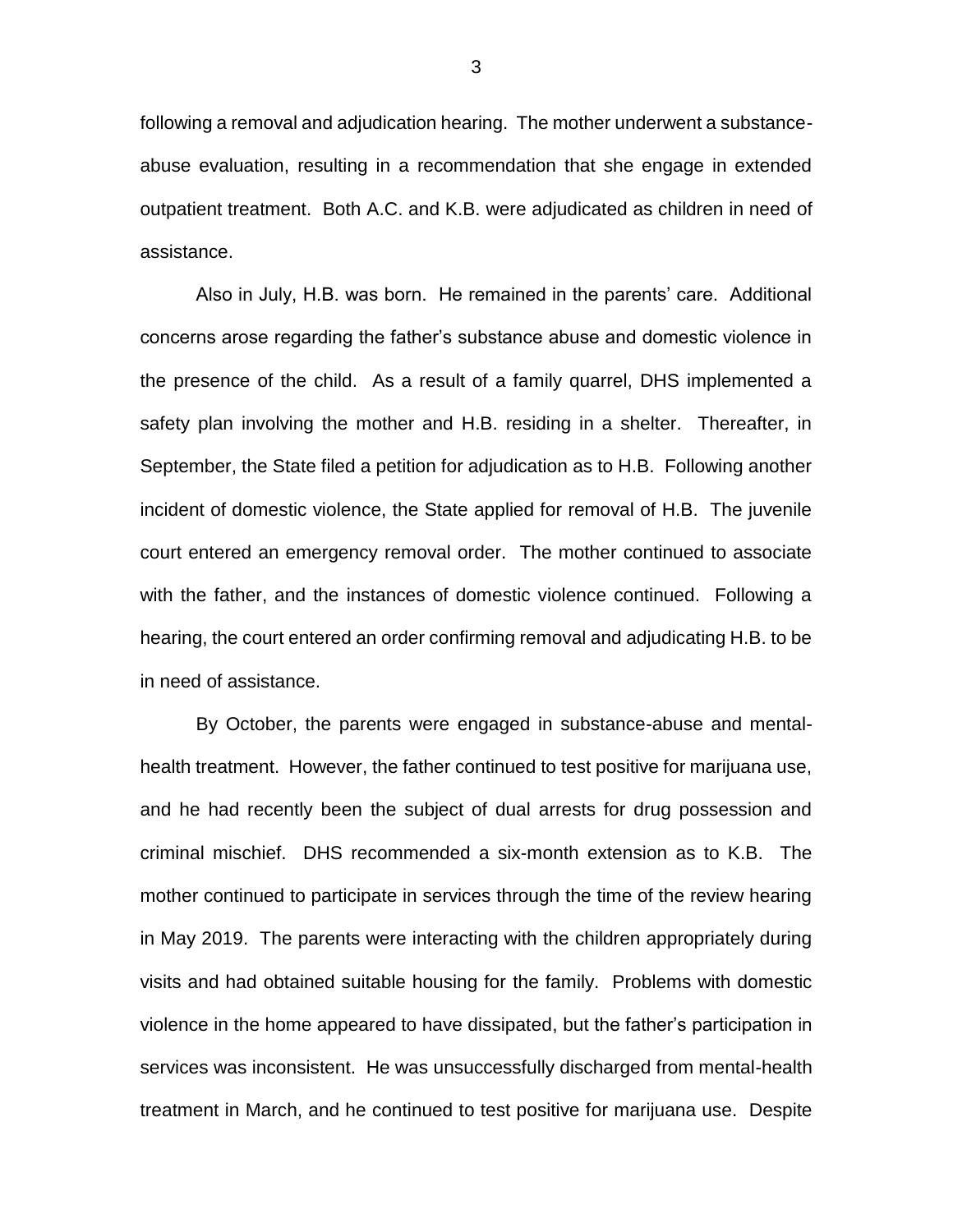the father's lack of engagement, DHS recommended a six-month extension to work toward reunification. The court granted the request as to the mother, but directed the State to initiate termination proceedings as to the father.

Shortly after the juvenile court's review order, the father was arrested for domestic abuse assault against the mother. In July, pursuant to a plea agreement, the father pled guilty to an amended charge of disorderly conduct. The related nocontact order between the parents was lifted upon the mother's request. The father continued to test positive for marijuana through August.

The State filed its termination petition as to the father in July. The State amended its petition in September to request termination of the mother's rights as well. By October, the father was meaningfully engaging in mental-health and substance-abuse treatment. However, based on the father's track record, DHS expressed concern for the father's ability to stay the course on a long-term basis. Throughout the proceedings, DHS frequently recommended the mother to obtain housing independent of the father and distance herself from him due to the ongoing violence in their relationship. The mother declined to do so. The parents continued to reside with the children's paternal grandmother, with whom the father also has a history of violent interactions. As a result of those issues, the parents never progressed beyond fully-supervised visitation until sometime in October. Then, in late October, the parents were involved in an incident in which property was damaged when someone fired a BB gun from a vehicle the parents occupied with two other individuals. The parents' visitation reverted to fully supervised. In the coming months, the father reverted to inconsistent participation in therapy.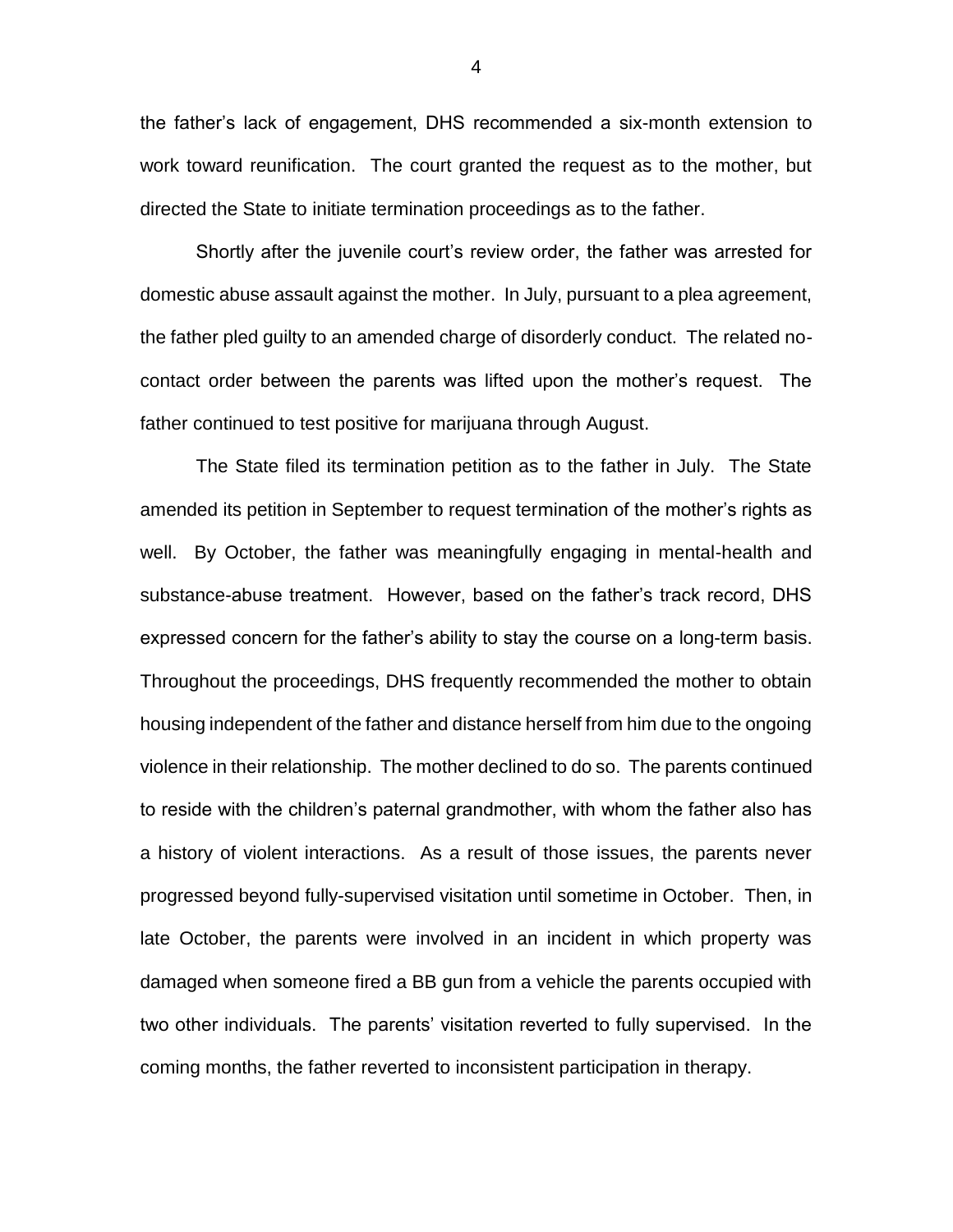The matter proceeded to a termination hearing in January 2020. At that point in time the mother was residing at a women's residential facility as a condition of her recent violation of probation. Just days before she had continued to reside with the father. The mother testified she would not be able to have the children placed with her at the facility for a matter of weeks. The month prior, the father was discharged from substance-abuse and mental-health treatment for nonattendance. The mother testified she was no longer in a relationship with the father and she was pregnant, the father of the child being another man she was unable to identify. At the hearing, the social worker testified to her concern for her expectation that the mother would continue to reside with the father upon her discharge. The worker's remaining concerns for returning the children to the parents' care included the home environment, keeping the children safe and clean, domestic violence, and substance abuse.

The juvenile court ultimately terminated the parents' rights under Iowa Code section 232.116(1)(h). Both parents appeal.

#### **II. Standard of Review**

Our review is de novo. *In re L.T.*, 924 N.W.2d 521, 526 (Iowa 2019). Our primary consideration is the best interests of the children, *In re J.E.*, 723 N.W.2d 793, 798 (Iowa 2006), the defining elements of which are the children's safety and need for a permanent home. *In re H.S.*, 805 N.W.2d 737, 748 (Iowa 2011); *see also* Iowa Code § 232.116(2).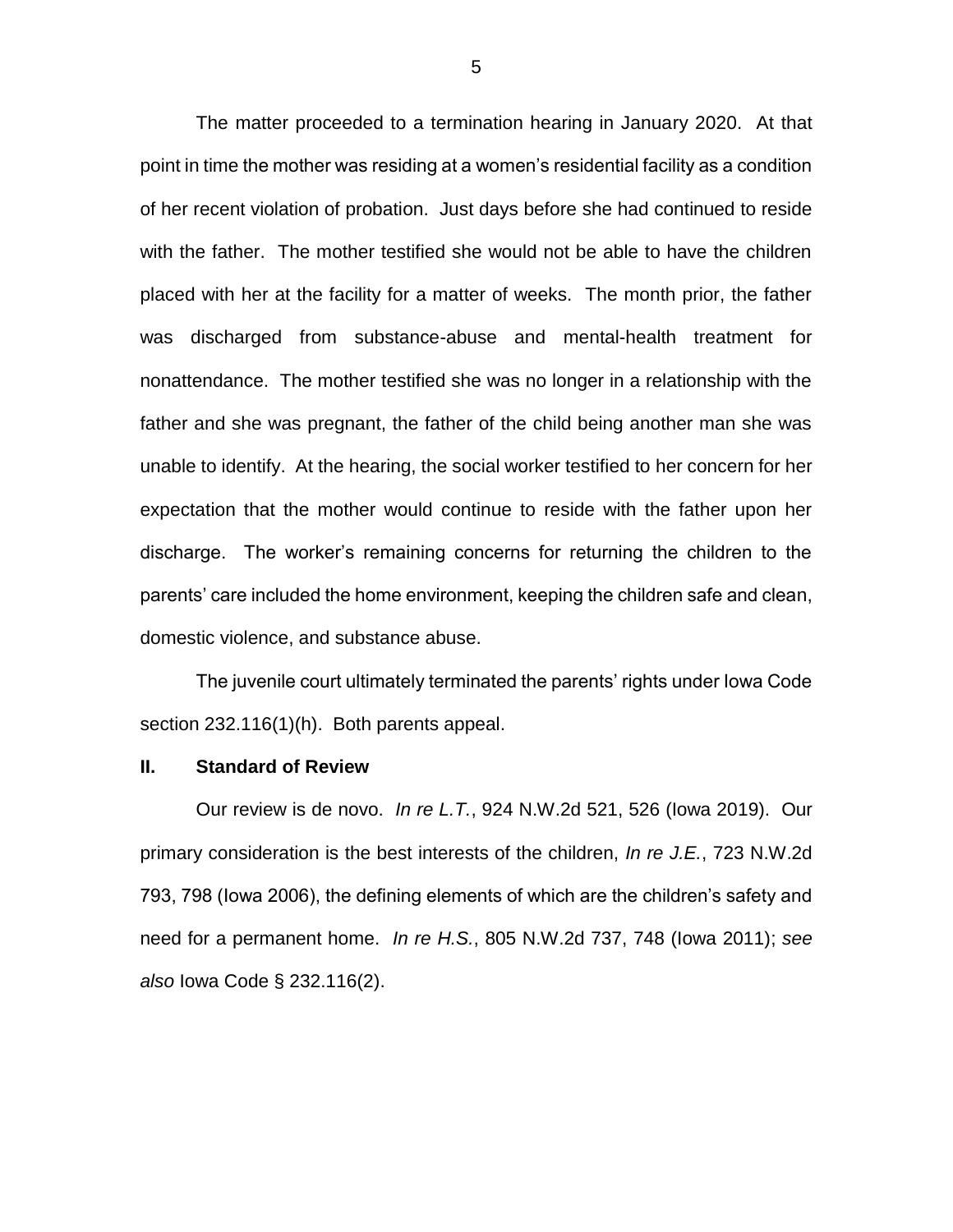#### **III. Analysis**

#### A. Sufficiency of the Evidence

Both parents challenge the State's establishment of the final element of the sole ground for termination cited by the juvenile court—that the children could not be returned to their care at the time of the termination hearing. *See* Iowa Code § 232.116(1)(h)(4) (requiring clear and convincing evidence that the children cannot be returned to the custody of their parents at the present time); *In re D.W.*, 791 N.W.2d 703, 707 (Iowa 2010) (interpreting the statutory language "at the present time" to mean "at the time of the termination hearing").

As to the mother, she had recently moved into a women's residential facility as a condition of her probation. She testified it would be a number of weeks before the children could be placed with her there. The evidence was clear and convincing the children could not be returned to her care at the time of the termination hearing. As to both parents, they had recently reverted from semisupervised to fully-supervised visitation. While we acknowledge there were no parenting concerns during visits, the parents would need to demonstrate their ability to properly care for the children in an unsupervised setting and for longer periods of time before the children can be returned to their care. That was not the situation at the time of the termination hearing. Thus, we agree with the juvenile court the children could not be returned to the parents' care at the time of the hearing, and the State met its burden for termination under section 232.116(1)(h).

#### B. Best Interests

Both parents argue termination is contrary to the children's best interests. In determining whether termination is in the best interests of children, we "give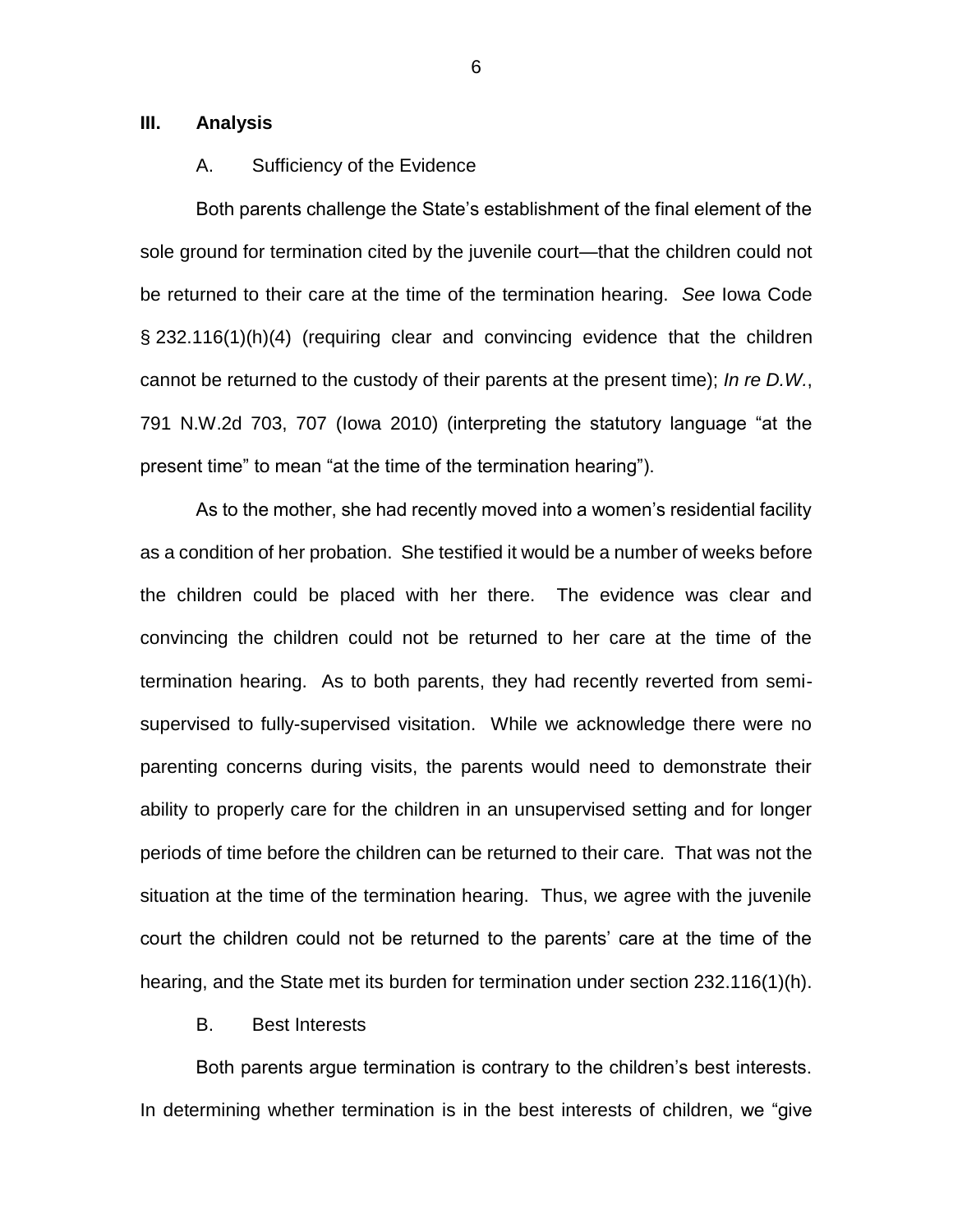primary consideration to the child[ren]'s safety, to the best placement for furthering the long-term nurturing and growth of the child[ren], and to the physical, mental, and emotional condition and needs of the child[ren]." Iowa Code § 232.116(2). As noted, the defining elements of children's best interests are the children's safety and need for a permanent home. *H.S.*, 805 N.W.2d at 748.

The father was inconsistent in meaningfully engaging in services throughout the proceedings. While he appeared to be in a good place as to his marijuana usage at the time of the termination hearing, concerns remained, especially given the father's long history of mental-health and anger issues. The mother did meaningfully engage in services. But she knew the primary barrier to reunification was her continuing association with the father, and her refusal to obtain housing independent from him or otherwise distance herself from him was problematic. At one point late in the proceedings, the mother moved in with her sister in Missouri, a residence it appeared the children would be able to be placed with her in. However, after mere weeks, the mother returned to Iowa to continue residing with the father.

At the end of the day, the children could not be returned to either parents' care despite roughly two years of services. "It is well-settled law that we cannot deprive a child of permanency after the State has proved a ground for termination under section 232.116(1) by hoping someday a parent will . . . be able to provide a stable home for the child." *In re A.B.*, 815 N.W.2d 764, 777 (Iowa 2012) (quoting *In re P.L.*, 778 N.W.2d 33, 39 (Iowa 2010)). The parents have been given ample time to get their affairs in order, and these children's best interests are best served by providing permanency and stability now. *See id.* at 778 ("It is simply not in the

7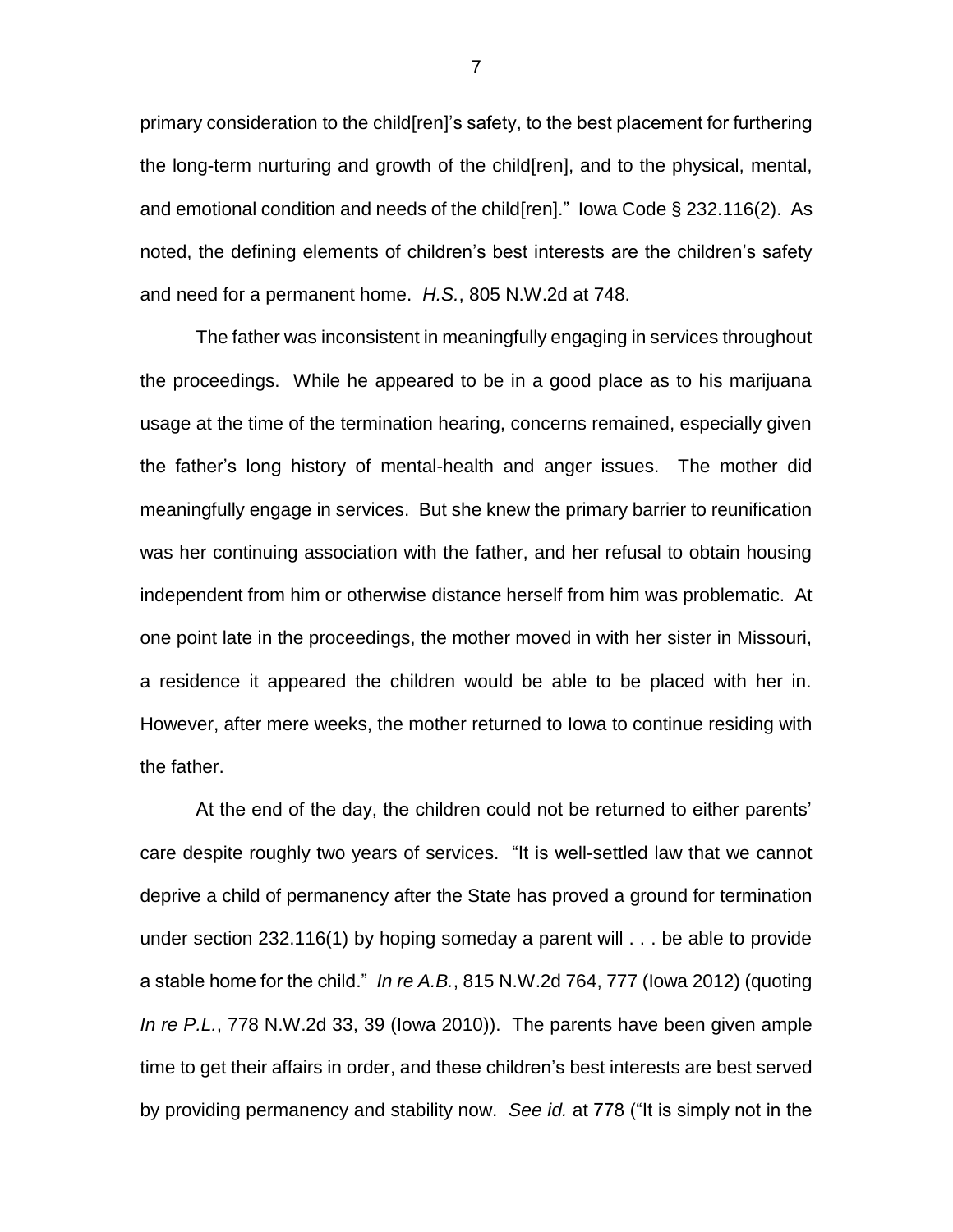best interests of children to continue to keep them in temporary foster homes while the natural parents get their lives together." (quoting *In re C.K.*, 558 N.W.2d 170, 175 (Iowa 1997))). An appropriate adoptive family has been located for these children. These children should not have to wait any longer for permanency; they are entitled to immediate constant, responsible, and reliable parenting. *See In re L.L.*, 459 N.W.2d 489, 495 (Iowa 1990). Because termination followed by adoption will satisfy these children's need for a permanent home, we conclude termination is in their best interests.

#### C. Statutory Exception

Both parents request the application of the statutory exception to termination contained in Iowa Code section 232.116(3)(c). We first note the application of the statutory exceptions to termination is "permissive, not mandatory." *In re M.W.*, 876 N.W.2d 212, 225 (Iowa 2016) (quoting *In re A.M.*, 843 N.W.2d 100, 113 (Iowa 2014)). While we acknowledge bonds exist between the parents and children, those bonds can only be described as limited at best given these children's young age and placement outside of their parents' care for most of their short lives. Upon our de novo review, we find the evidence insufficient to show "termination would be detrimental to the child[ren] . . . due to the closeness of the parent-child relationship." *See In re A.S.*, 906 N.W.2d 467, 476 (Iowa 2018) (noting parent bears burden to establish exception to termination). We therefore decline to apply the statutory exception to termination. Alternatively, we conclude application of the exception would be contrary to the children's best interests.